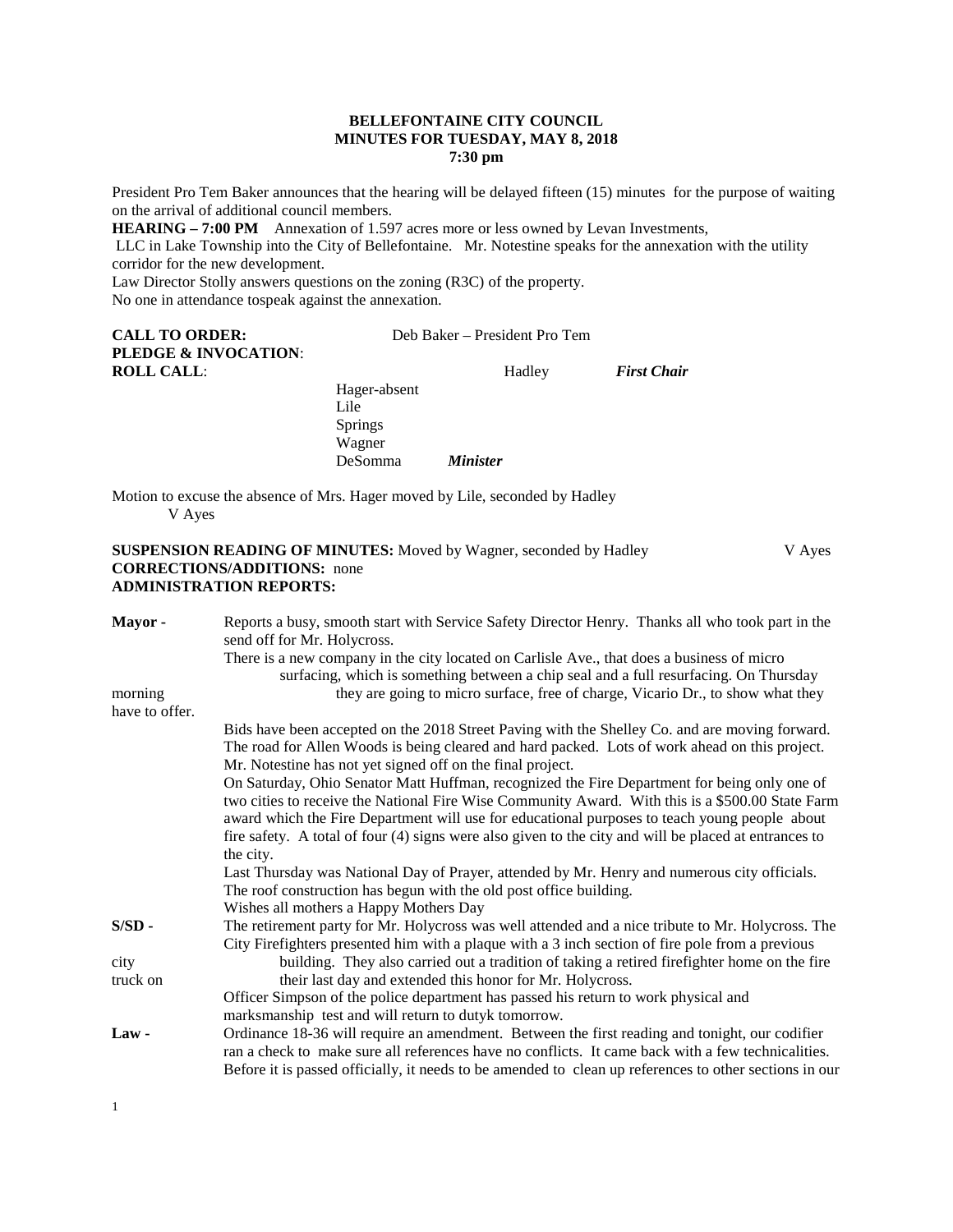|                       | existing code.                                                                                   |
|-----------------------|--------------------------------------------------------------------------------------------------|
|                       | There are no updates on the Sandusky Commons Apartments as of now. Caution and patience          |
|                       | with the court is encouraged.                                                                    |
| <b>Auditor -</b>      | In the absence of the City Treasurer, the Financial Cash Report of the City is handed out and    |
|                       | reviewed.                                                                                        |
| <b>Police Chief -</b> | absent                                                                                           |
| <b>Fire Chief -</b>   | absent                                                                                           |
| <b>Engineer-</b>      | An ordinance for the Levan utility corridor will be expected soon.                               |
|                       | Micro surfacing will be completed on Vicario Dr. as a gift to the city.                          |
|                       | A pre construction meeting for Dowell Ave. will be held in the morning.                          |
|                       | The Shelley Co. has a 4% increase on the contract bid for the paving project and should be start |
|                       | within the next month.                                                                           |
| Tax Dept-             | absent                                                                                           |
| <b>Utility Dept-</b>  | absent                                                                                           |
| Code Enf-             | absent                                                                                           |
| <b>Economic Dev-</b>  | No report                                                                                        |
| <b>DP&amp;L-</b>      | absent                                                                                           |

#### **REPORTS OF STANDING COMMITTEES:**

| <b>Rules</b> -   | Explained ordinances on the agenda                                                                                          |
|------------------|-----------------------------------------------------------------------------------------------------------------------------|
| <b>Finance -</b> | Explained ordinances on the agenda                                                                                          |
| Utilities -      | No report                                                                                                                   |
| Safety -         | No report                                                                                                                   |
| Streets -        | Explained ordinances on the agenda                                                                                          |
|                  | <b>Sidewalks, Curbs &amp; Parks</b> –The Joint Recreational District meeting was held on May $1st$ and reports included the |
|                  | planting of two (2) buckeye trees at Bellefontaine Middle School and applications for the                                   |
|                  | Community Gardens are being accepted.                                                                                       |
| Audit $-$        | No report                                                                                                                   |

**COMMUNICATIONS FROM CITIZENS:** Bruce Davenport, 300 N. Detroit, Apt. A, here to report updates on his complaints concerning his land lord including lack of maintenance, long term neglect and refusal to let the VA construct a handicap ramp.

# **INTRODUCTION OF ORDINANCES:**

# **1. ORDINANCES FOR 1ST READING**

18-37 A. AN ORDINANCE AMENDING AND RESTATING CITY ORDINANCE NO. 17-79 WHICH AMENDS AND RESTATES SECTION 351.99 OF THE CODIFIED ORDINANCES OF THE CITY OF BELLEFONTAINE, OHIO RELATING TO PENALTIES FOR PARKING. **STREETS**

|       | $3RR-$    | Moved by Hadley, seconded by Lile                                  | V Ayes         |
|-------|-----------|--------------------------------------------------------------------|----------------|
|       | Passage-  |                                                                    |                |
|       | Adoption- |                                                                    |                |
|       |           |                                                                    |                |
| 18-38 | - B.      | AN ORDINANCE AMENDING AND RESTATING SECTION 345.08 OF THE CODIFIED |                |
|       |           | ORDINANCES OF THE CITY OF BELLEFONTAINE, OHIO RELATING TO PARKING. |                |
|       |           |                                                                    | <b>STREETS</b> |
|       | $3RR-$    | Moved by Hadley, seconded by Lile                                  | V Ayes         |
|       | Passage-  |                                                                    |                |
|       | Adoption- |                                                                    |                |
|       |           |                                                                    |                |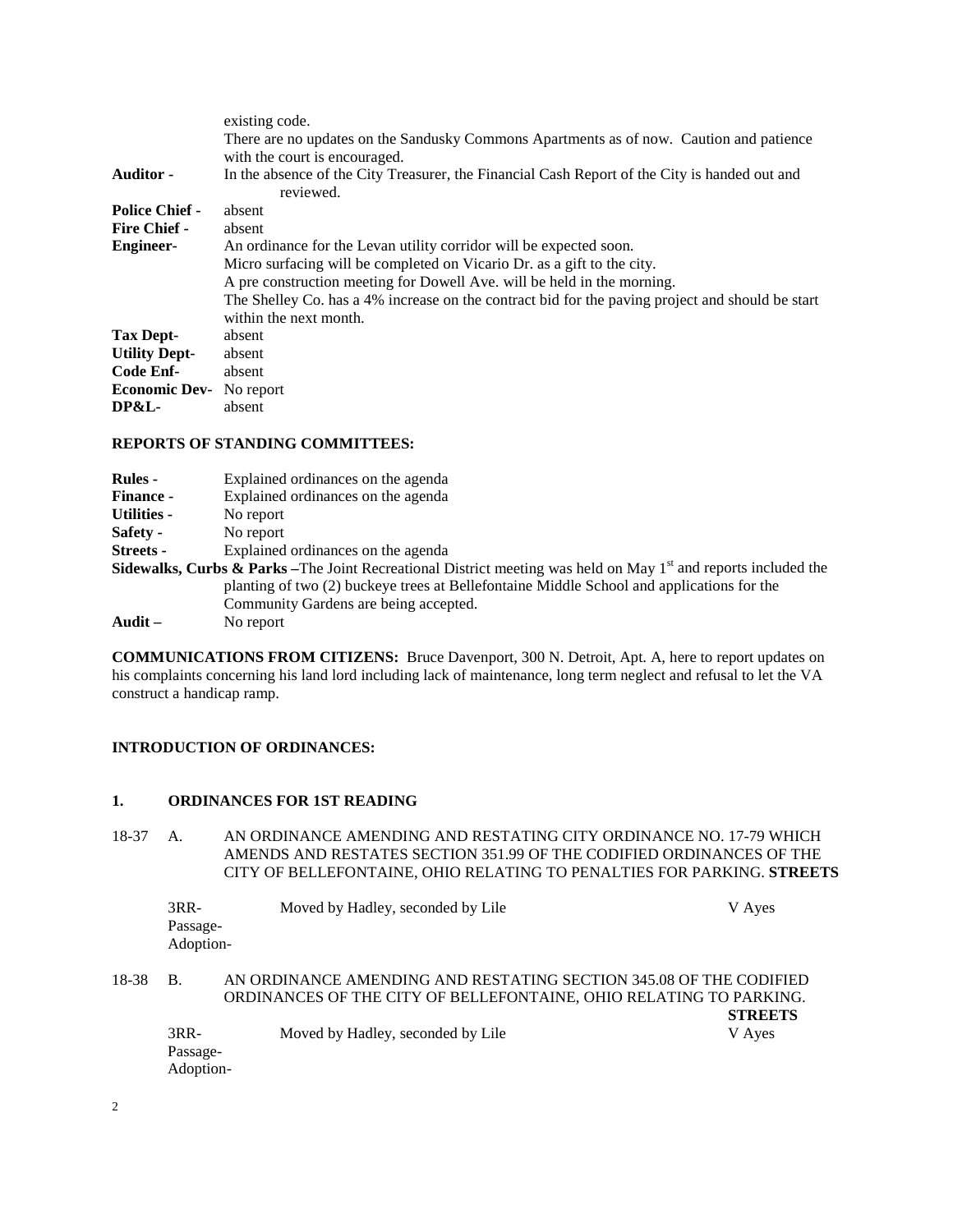18-39 C. AN ORDINANCE ACCEPTING APPLICATION FOR ANNEXATION OF CERTAIN REAL ESTATE TO THE CITY OF BELLEFONTAINE, OHIO, PREVIOUSLY OWNED BY LEVAN INVESTMENTS LLC, CURRENTLY OWNED BY TWO THREE DEVELOPMENT LLC, LOCATED ON COUNTY ROAD 10 ADJACENT TO THE CITY OF BELLEFONTAINE, OHIO, CONTAINING 1.597 ACRES, MORE OR LESS, AND DECLARING AN EMERGENCY IN THE CITY OF BELLEFONTAINE, OHIO. **RULES**

3RR- Moved by Hadley, seconded by Lile V Ayes Passage-Adoption-

18-40 D. AN ORDINANCE VACATING AN ALLEY NORTH OF CITY LOT 2489 (424 WEST ST.) AND SOUTH OF CITY LOTS 2497-2498 (725 W. WILLIAMS) AND CITY LOTS 2499-2500 (717 W. WILLIAMS) IN THE CITY OF BELLEFONTAINE, OHIO. **STREETS**

3RR- Moved by Hadley, seconded byLile V Ayes Passage-Adoption-

#### **2. ORDINANCES FOR 2ND READING**

18-34 B. AN ORDINANCE AUTHORIZING THE SERVICE-SAFETY DIRECTOR TO SEEK PROPOSALS AND/OR ADVERTISE FOR BIDS AND ENTER INTO CONTRACT WITH THE **SELECTED** 

> CONTRACTOR AND/OR BIDDERS FOR A PAINTING AND STRIPPING OF PAVEMENT MARKINGS AT THE BELLEFONTAINE REGIONAL AIRPORT LOCATED AT 3100 STATE ROUTE 47 WEST AND DECLARING AN EMERGENCY IN THE CITY OF

BELLEFONTAINE,

OHIO. **FINANCE**

| $3RR-$    | Moved by Wagner, seconded by DeSomma | V Ayes |
|-----------|--------------------------------------|--------|
| Passage-  | Moved by Wagner, seconded by Springs | V Ayes |
| Adoption- | Moved by Wagner, seconded by Springs | V Ayes |

18-35 C. AN ORDINANCE AUTHORIZING THE SERVICE-SAFETY DIRECTOR TO TAKE ALL NECESSARY ACTION TO CAUSE THE DEMOLITION OF MULTIPLE STRUCTURES ON CITY OWNED REAL ESTATE IMMEDIATELY WEST OF THE BELLEFONTAINE MUNICIPAL BUILDING INCLUDING SEEKING PROPOSALS AND/OR ADVERTISING FOR BIDS AND ENTERING INTO CONTRACT WITH THE SELECTED CONTRACTOR(S) FOR ENVIRONMENTAL REVIEW & REMEDIATION AND THE DEMOLITION OF SAID STRUCTURES AND DECLARING AN EMERGENCY IN THE CITY OF BELLEFONTAINE. THE CITY OF BELLEFONTAINE, **FINANCE**

| $3RR-$                | Moved by Wagner, seconded by Springs | V Aves |
|-----------------------|--------------------------------------|--------|
| Passage-<br>Adoption- |                                      |        |
|                       |                                      |        |

18-36 D. AN ORDINANCE ADOPTING PART 14 OF THE CODIFIED ORDINANCES OF THE CITY OF BELLEFONTAINE, OHIO, REFERRED TO AS THE "CITY OF BELLEFONTAINE PROPERTY MAINTENANCE CODE" AND REPEALING CHAPTER 1315,

CHAPTER 1319,